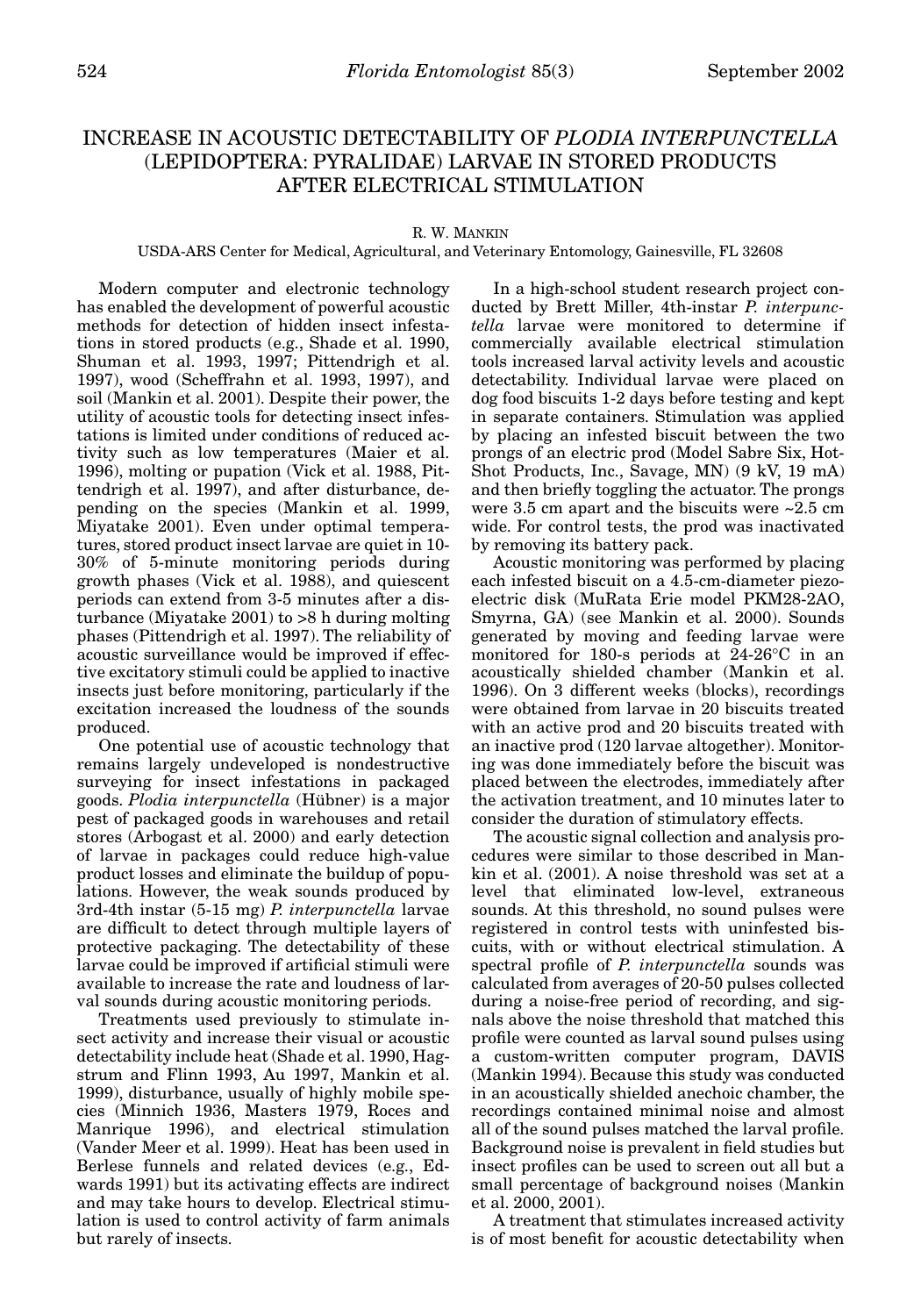|                                                           | Mean activity rate (pulses/s) $\pm$ standard error in treatments with <sup>1</sup> |                                                             |                                                                    |
|-----------------------------------------------------------|------------------------------------------------------------------------------------|-------------------------------------------------------------|--------------------------------------------------------------------|
| Measurement period                                        | Inactive prod $(N = 60)$                                                           | Actuated prod $(N = 60)$                                    | Actuated prod (Low initial)<br>activity) <sup>2</sup> ( $N = 23$ ) |
| Before treatment<br>Immediately after<br>10 minutes after | $2.33 \pm 0.37$ a<br>$2.19 \pm 0.28$ a<br>$2.60 \pm 0.41$ a                        | $2.03 \pm 0.43$ a<br>$4.09 \pm 0.76$ b<br>$1.70 \pm 0.33$ a | $0.07 \pm 0.02$ a<br>$1.17 \pm 0.36$ b<br>$0.15 \pm 0.05$ a        |

TABLE 1. COMPARISON OF MEAN ACTIVITY RATES OF *P. INTERPUNCTELLA* LARVAE BEFORE, IMMEDIATELY AFTER, AND 10 MINUTES AFTER TREATMENTS WITH ACTUATED OR INACTIVE ELECTRICAL PROD.

1 Mean activity rates followed by the same letter in the same column are not significantly different using the Waller-Duncan K-Ratio test (K-Ratio = 100,  $\alpha = 0.05$ ) (SAS Institute 1988).

2 Biscuits in which the larval activity rate before treatment was below threshold of 0.33 pulses/s (Mankin et al. 2001) for *high* likelihood of infestation.

the insects surveyed are inactive before treatment. Previous acoustic surveys of hidden infestations have found that the likelihood of correctly identifying an infested sample increases in proportion to the rate of insect sound pulses (Mankin et al. 2001, Brandhorst-Hubbard et al. 2001). In Mankin et al. (2001), for example, the likelihood of infestation was rated *high* if the insect sound activity rate in a sample exceeded 0.33 pulses/s and *low* if the rate was below a background noise level of 0.033/s. When the field-test samples were verified by visual inspection, insects were confirmed in all samples rated *high* and 36% of samples rated *low*. Detection of insects in the *low*rated samples would have benefited from a treatment that increased activity levels above 0.33 pulses/s. Consequently, a question of interest in this study was whether a stimulatory treatment could increase the activity levels of a quiet sample sufficiently to change its rating from *low* to *high* likelihood of infestation.

Analysis of variance (SAS Proc ANOVA, SAS Institute 1988) of the rates of sounds produced by *P. interpunctella* larvae before, immediately after, and 10 minutes after electrical stimulation (Table 1) revealed significant increases in activity rates immediately after treatment ( $\alpha$  = 0.05). The significance of the increased activity was even greater for the 21 electrical stimulation tests where the initial activity was below 0.33 pulses/s  $(F = 8.59; df)$  $= 2, 60; P = 0.0005;$  minimum significant difference = 0.56 pulses/s) than for the complete set of stimulation tests ( $F = 5.78$ ; df = 2, 177;  $P = 0.0037$ ; minimum significant difference = 1.5 pulses/s). In these tests, originally below the threshold for *high* likelihood of infestation, the activity rate increased above threshold to 1.17 pulses/s. In all cases, the activity rates returned to pre-treatment levels within 10 minutes. Equivalent treatment without electrical activation produced no significant differences (F = 0.33; df = 2, 177; P = 0.69). Anticipated modifications of this technique that extend its scale to enable larger sample sizes and packaging layers have considerable potential for increasing the reliability of acoustic surveys for *P. interpunctella* in high-value packaged goods.

## **SUMMARY**

*P. interpunctella* larvae are important pests of stored products but they are difficult to detect by nondestructive acoustic methods through several layers of packaging. In this study, electrical stimulation was considered as a potential method for increasing the activity levels of *P. interpunctella* larvae, thereby increasing their acoustic detectability. Individual dog biscuits containing 4th-instar larvae were treated with a large-animal electric prod and acoustically monitored. The level of activity increased temporarily by a factor >2 and the effect was greater for larvae that were initially least active. The success of these tests indicates that electrical stimulation has potential as a method of improving the reliability of nondestructive acoustic surveys of stored product insects in packaged goods.

## REFERENCES CITED

- ARBOGAST, R. T., P. E. KENDRA, R. W. MANKIN, AND J. E. MCGOVERN. 2000. Monitoring insect pests in retail stores by trapping and spatial analysis. J. Econ. Entomol. 93: 1531-1542.
- AU, W. W. 1997. Some hot topics in animal bioacoustics. J. Acoust. Soc. Am 101: 2433-2441.
- BRANDHORST-HUBBARD, J. L., K. L. FLANDERS, R. W. MANKIN, E. A. GUERTAL, AND R. L. CROCKER. 2001. Mapping of soil insect infestations sampled by excavation and acoustic methods. J. Econ. Entomol. 94: 1452-1458.
- EDWARDS, C. A. 1991. The assessment of populations of soil-inhabiting invertebrates. Agric., Ecosyst. Environ. 34: 145-176.
- HAGSTRUM, D. W., AND P. W. FLINN. 1993. Comparison of acoustical detection of several species of storedgrain beetles over a range of temperatures. J. Econ. Entomol. 86: 1271-1278.
- MAIER, D. E., W. H. ADAMS, J. E. THRONE, AND L. E. MA-SON. 1996. Temperature management of the maize weevil, *Sitophilus zeamais* Motsch. (Coleoptera: Curculionidae), in three locations in the United States. J. Stored Prod. Res. 32: 255-273.
- MANKIN, R. W. 1994. Acoustical detection of *Aedes taeniorhynchus* swarms and emergence exoduses in remote salt marshes. J. Am. Mosq. Cont. Assoc. 10: 302-308.